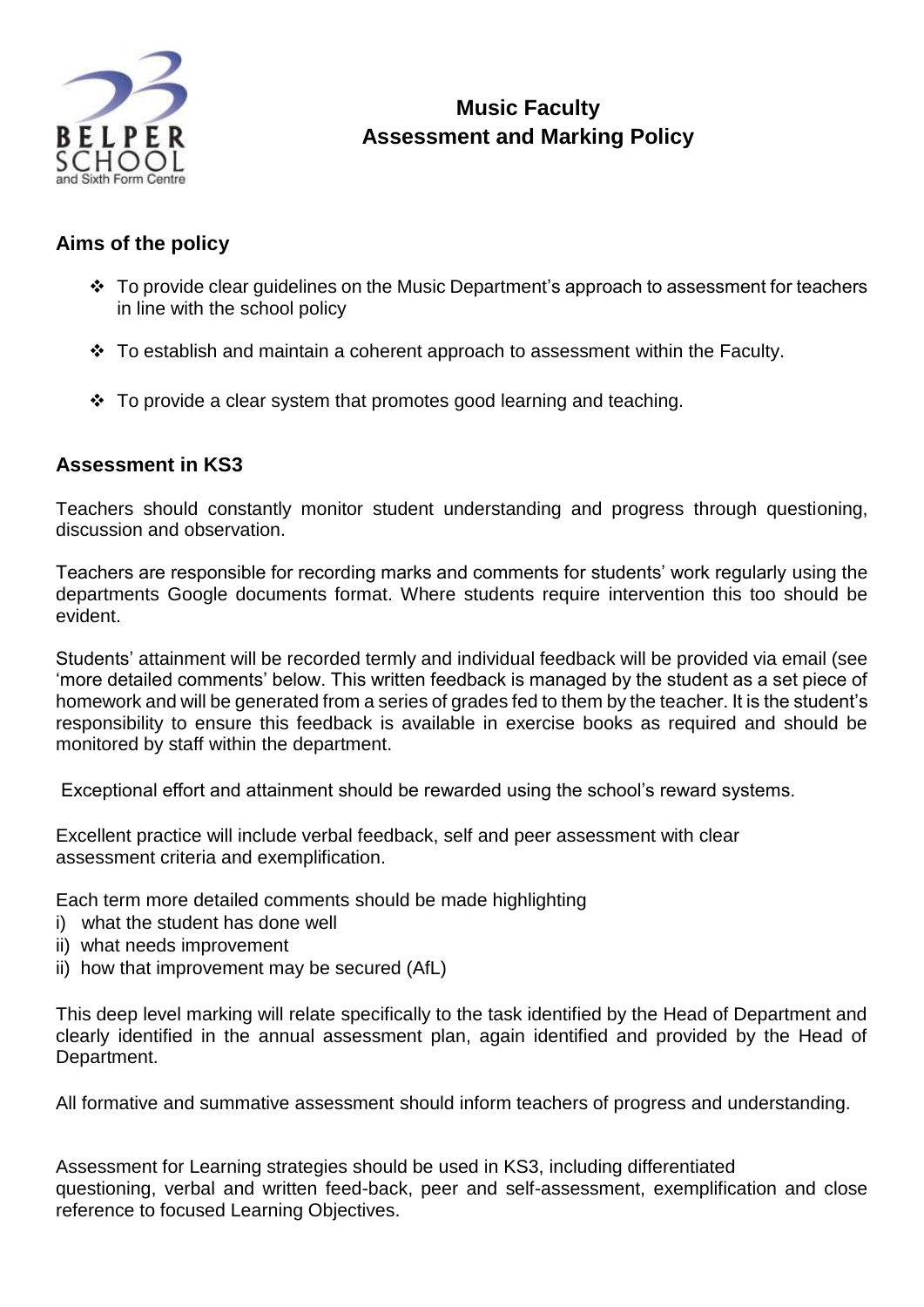

## **Music Faculty Assessment and Marking Policy**

In KS3, attainment will be assessed in line with the school policy by using Developing / Meeting / Exceeding

As part of the teaching and learning process, descriptors for all assessment and attainment standards should be discussed and examples analysed together so that students are aware of what is required to achieve different levels and what they need to do to improve.

Progress grades are entered into e-portal as required by calendared deadlines for each student in Key Stage 3, providing Autumn, Spring and Summer entries. These will also be monitored by HoD in discussion with LG link during regular scheduled meetings.

All data needs to be uploaded on a regular basis to allow tracking both by the teacher and Leadership Group.

#### **Where do we want to be?**

.

- \* When asked during a lesson, students can explain what they are trying to learn and why it will be evident in students' work and around classrooms that assessment focuses are shared and understood by teachers and students, and that student have frequent opportunities to see and judge their progress against them.
- $\div$  Success criteria and learning outcomes for all assessed tasks formal and informal are shared with students so they know what they are aiming for and know when they've got there.
- $\div$  When receiving feedback, students are given the opportunity to reflect on it, own it and act upon it.
- Learning objectives and learning outcomes are understood and 'owned' by students and the links between them and their progress can be measured within a lesson.